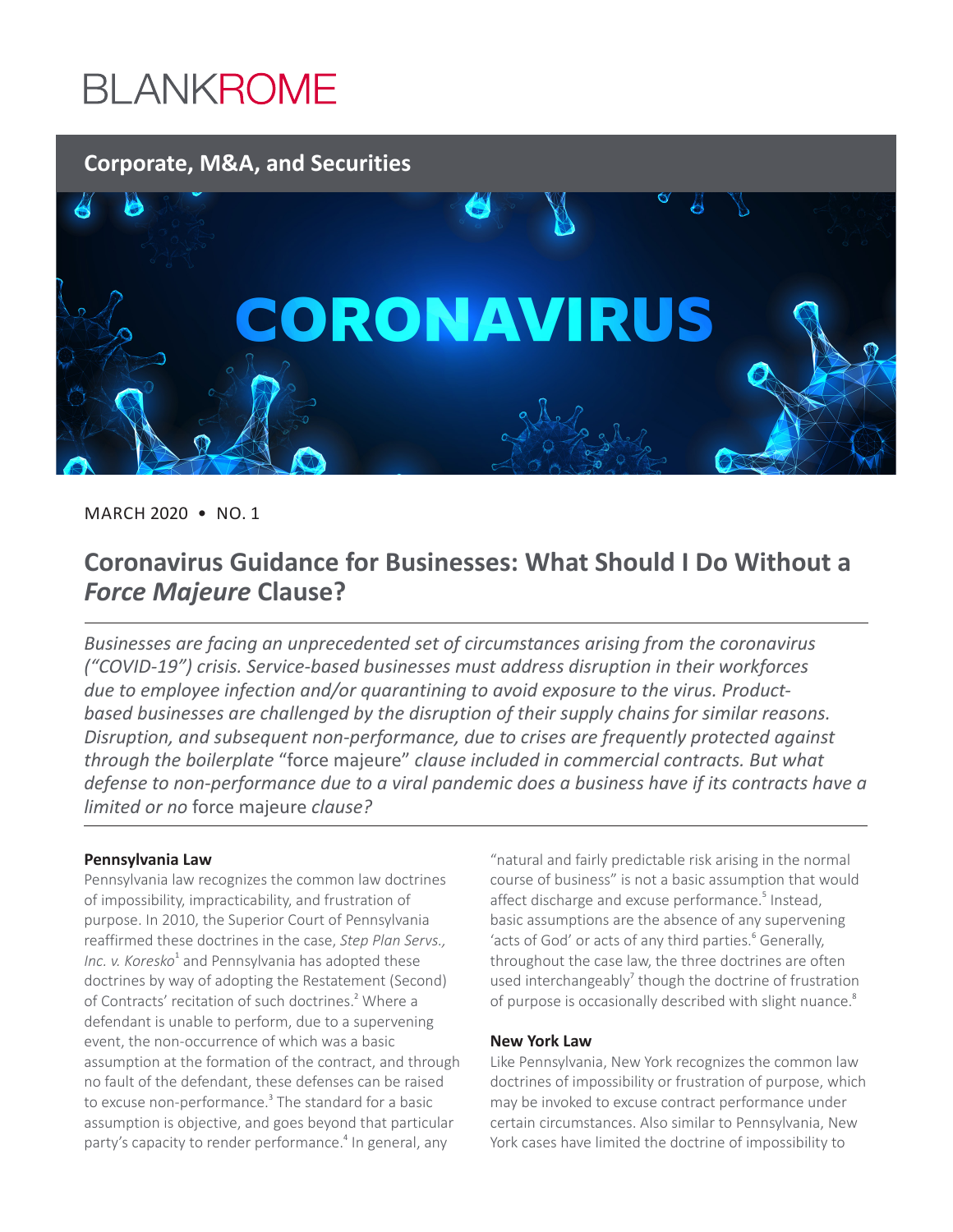# **BLANKROME**

#### Corporate, M&A, and Securities • Page 2

cases where performance is "objectively" impossible due to the "destruction of the means of performance" by a *force majeure* event or the enactment of law rendering performance illegal<sup>9</sup> or there has been a change in circumstances so fundamental that it would be unequitable or contrary to public policy to hold the parties to their original agreement.<sup>10</sup>

In an action for specific performance of a contract, the analysis is conducted as of the time the parties executed the contract. If the contract is fair when made, the fact that it has become difficult to perform by the force of changing circumstances or subsequent events will not necessarily prevent its specific performance. However, where there has been a great change of circumstances whereby the enforcement of the contract against a party thereto would be harsh and inequitable, violative of its true intent and spirit, or would not effectuate the purpose of its execution, the court, in the exercise of its discretion, may deny enforcement.<sup>11</sup>

A defense based on frustration of purpose releases a party from its contractual obligations where a supervening event substantially obviates or frustrates the purpose underlying the contract. Under the doctrine of frustration of purpose, a party's duty to render performance can be discharged if, after the contract is made, a party's principal purpose is frustrated without his or her fault by the unforeseen occurrence of an event the nonoccurrence of which was a basic assumption on which the contract was made. The frustration must be so severe that it is not fairly to be regarded as within the risks that the party assumed under the contract.<sup>12</sup> Like impossibility, this requires that the frustration resulted from a change in circumstances that was unforeseeable and beyond the parties' control. Frustration is distinguished from impossibility in that the frustration must be mutual and the change in circumstances has rendered the contract unable to be performed by both parties.

### **Conclusion**

In the disruption scenarios described above, the doctrines of impossibility, impracticability or frustration of purpose can be raised as valid defenses against a breach of contract claim due to non-performance. For the average business, the availability of a healthy workforce and a functioning supply network are necessary to perform the critical and fundamental aspects of providing services to, or producing products for, a business' clients. If the availability of critical workforce resources or supply chain resources are eliminated as a result of the COVID-19 viral pandemic, the principal purpose underpinning the business' contracts may indeed be frustrated.

If legal action is brought for a breach of contract under agreements governed by Pennsylvania or New York law because of non-performance, and the non-performance arises out of the non-availability of critical workforce resources or a functioning supply chain resulting from the COVID-19 viral pandemic, defendant businesses should consider raising the doctrines of impossibility, impracticability or frustration of purpose as defenses against such claims.

Blank Rome's Coronavirus ("COVID-19") Task Force is continuing to monitor the COVID-19 crisis and will provide further updates for businesses as they become available.

#### **For additional information, please contact:**

#### **PENNSYLVANIA**

**Louis M. Rappaport rappaport@blankrome.com | 215.569.5647 Molly E. Crane crane@blankrome.com | 215.569.5620**

**Riley Bauer rbauer@blankrome.com | 215.569.5539**

#### **NEW YORK**

**Kathleen A. Cunningham kcunningham@blankrome.com | 212.885.5175**

**Elena P. Jacque ejacque@blankrome.com | 212.885.5436**

**Andrae D. Nelson anelson@blankrome.com | 212.885.5288**